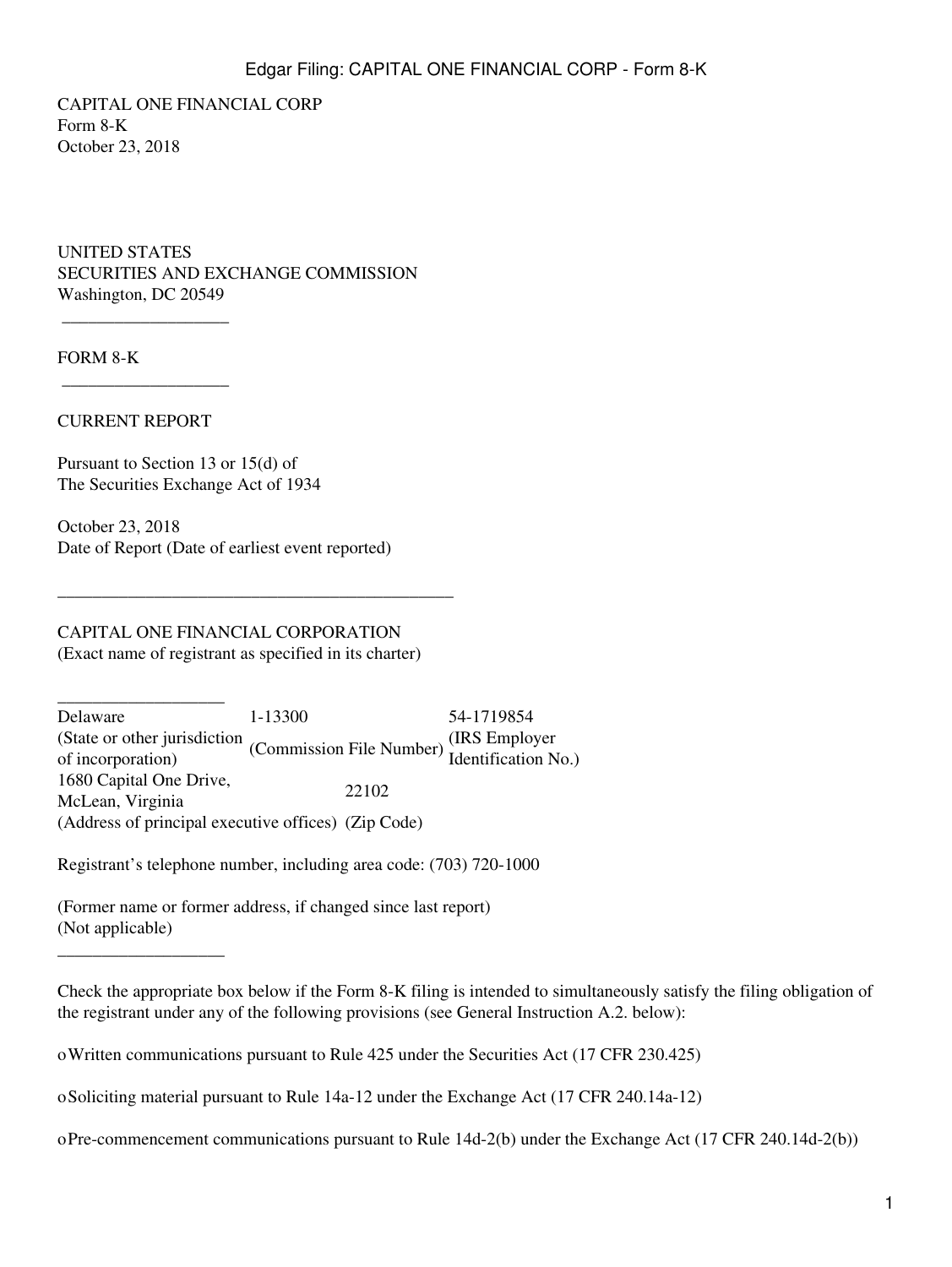## Edgar Filing: CAPITAL ONE FINANCIAL CORP - Form 8-K

oPre-commencement communications pursuant to Rule 13e-4(c) under the Exchange Act (17 CFR 240.13e-4(c)) Indicate by check mark whether the registrant is an emerging growth company as defined in Rule 405 of the Securities Act of 1933 (§230.405 of this chapter) or Rule 12b-2 of the Securities Exchange Act of 1934 (§240.12b-2 of this chapter).

Emerging growth company o

If an emerging growth company, indicate by check mark if the registrant has elected not to use the extended transition period for complying with any new or revised financial accounting standards provided pursuant to Section 13(a) of the Exchange Act. o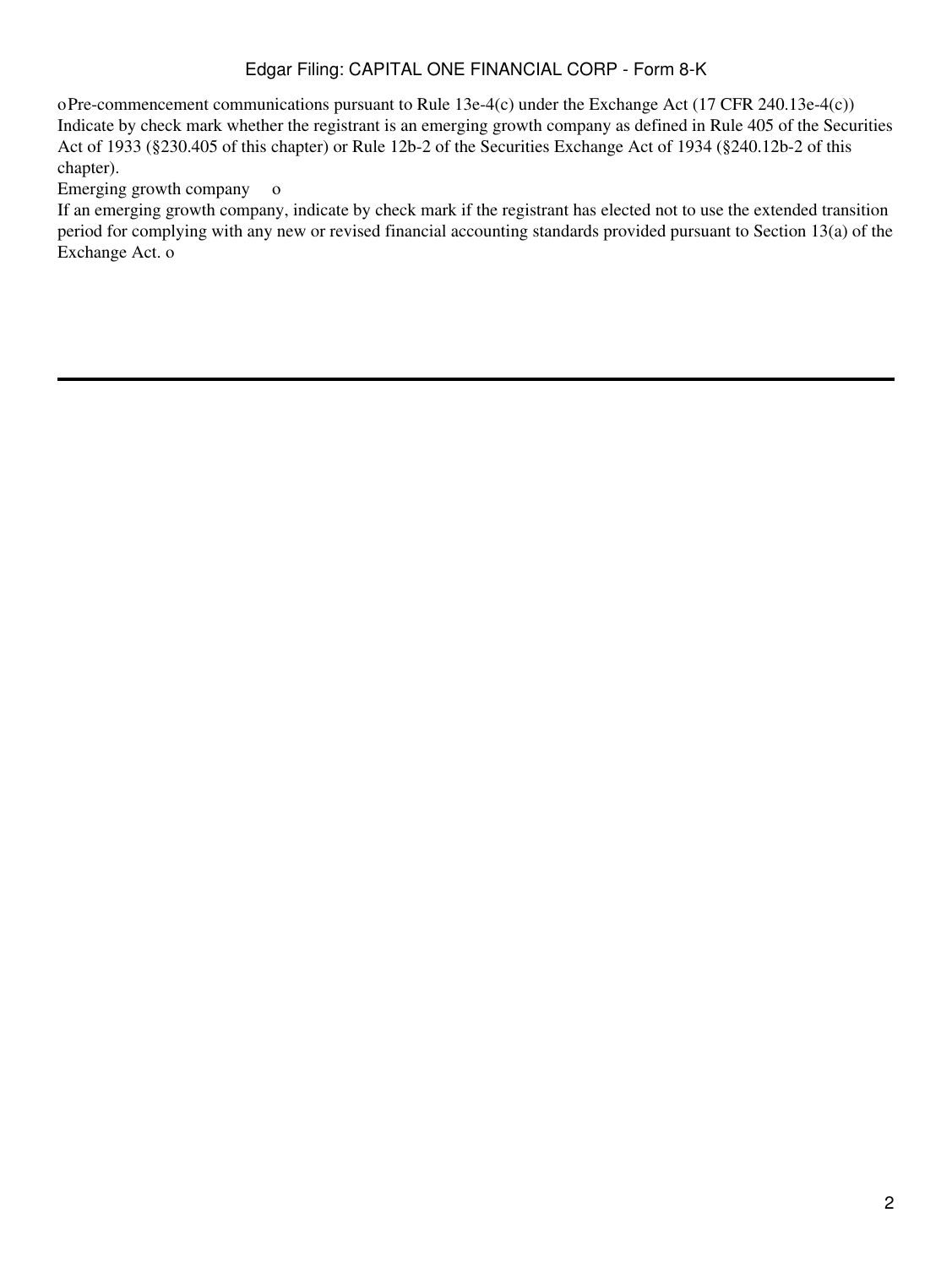Item 2.02. Results of Operations and Financial Condition.

On October 23, 2018, Capital One Financial Corporation (the "Company") issued a press release announcing its financial results for the third quarter ended September 30, 2018. Copies of the Company's press release and financial supplement are attached and furnished herewith as Exhibits 99.1 and 99.2 to this Form 8-K and are incorporated herein by reference.

Note: Information in this report (including Exhibits 99.1 and 99.2) furnished pursuant to Item 2.02 shall not be deemed to be "filed" for the purposes of Section 18 of the Securities Exchange Act of 1934 or otherwise subject to the liabilities of that section.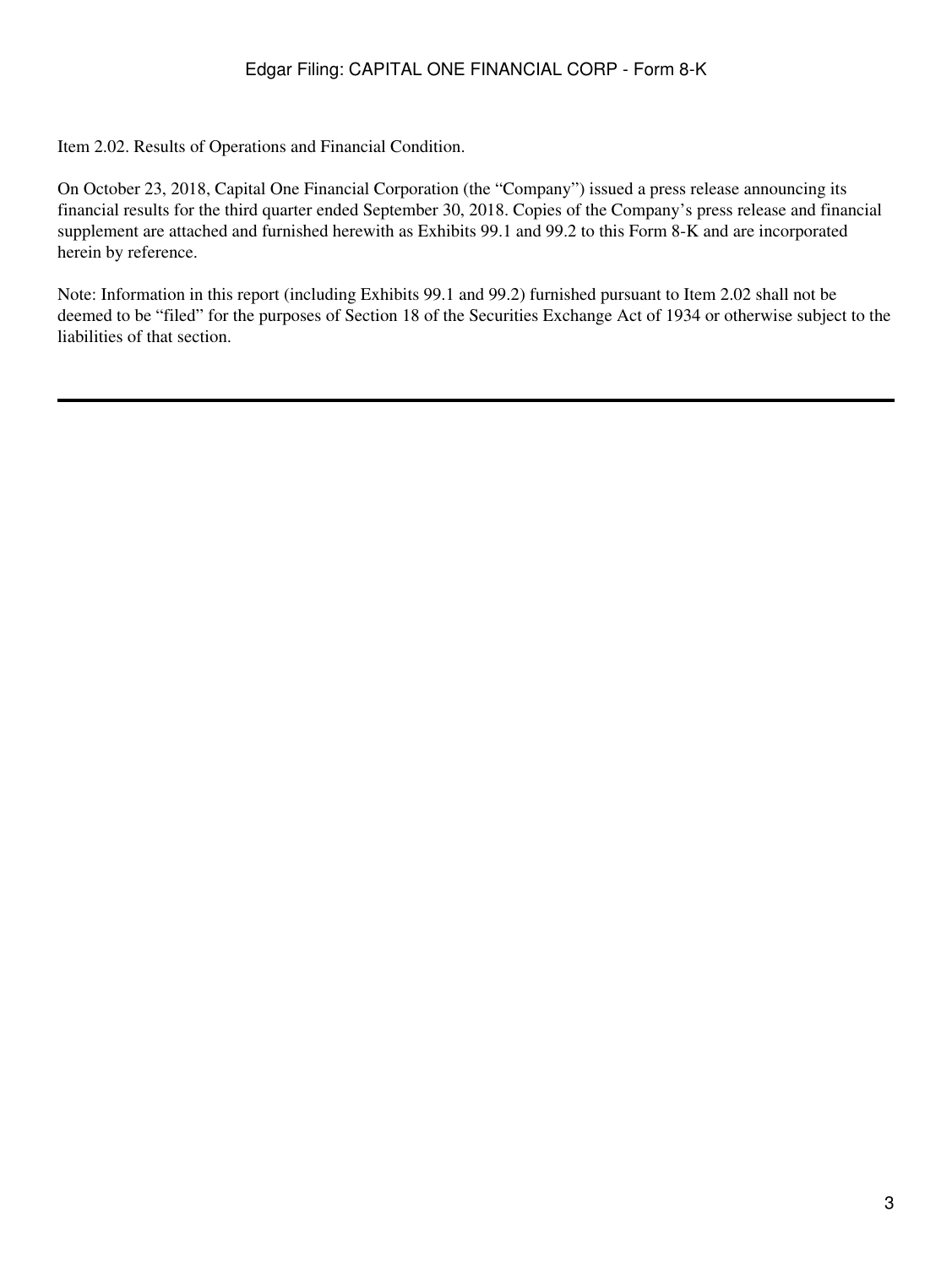Item 9.01. Financial Statements and Exhibits.

(d)Exhibits.

|      | Exhibit No. Description of Exhibit                         |
|------|------------------------------------------------------------|
| 99.1 | Press Release, dated October 23, 2018 – Third Quarter 2018 |
| 99.2 | <u> Financial Supplement – Third Quarter 2018</u>          |

Earnings Conference Call Webcast Information.

The Company will hold an earnings conference call on October 23, 2018 at 5:00 PM Eastern Time. The conference call will be accessible through live webcast. Interested investors and other individuals can access the webcast via the Company's home page (www.capitalone.com). Choose "About Us," then choose "Investors" to access the Investor Center and view and/or download the earnings press release, the financial supplement, including a reconciliation of non-GAAP financial measures, and the earnings release presentation. A replay of the webcast will be archived on the Company's website through November 6, 2018 at 5:00 PM Eastern Time.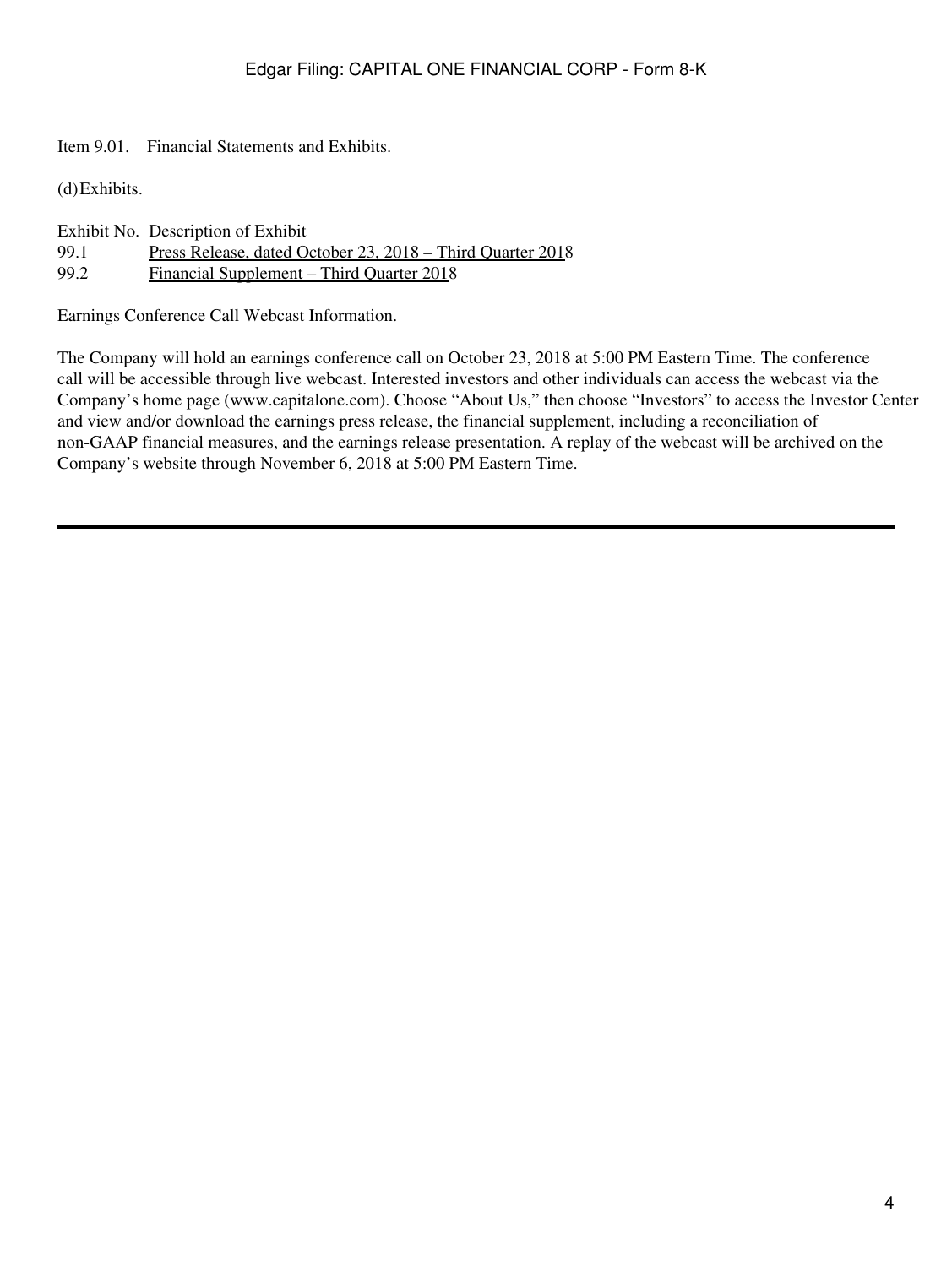### SIGNATURE

Pursuant to the requirements of the Securities Exchange Act of 1934, the Company has duly caused this Current Report on Form 8-K to be signed on its behalf by the undersigned, hereunto duly authorized.

> CAPITAL ONE FINANCIAL **CORPORATION**

Dated: October 23, 2018 By: /s/ R. SCOTT BLACKLEY R. Scott Blackley Chief Financial Officer